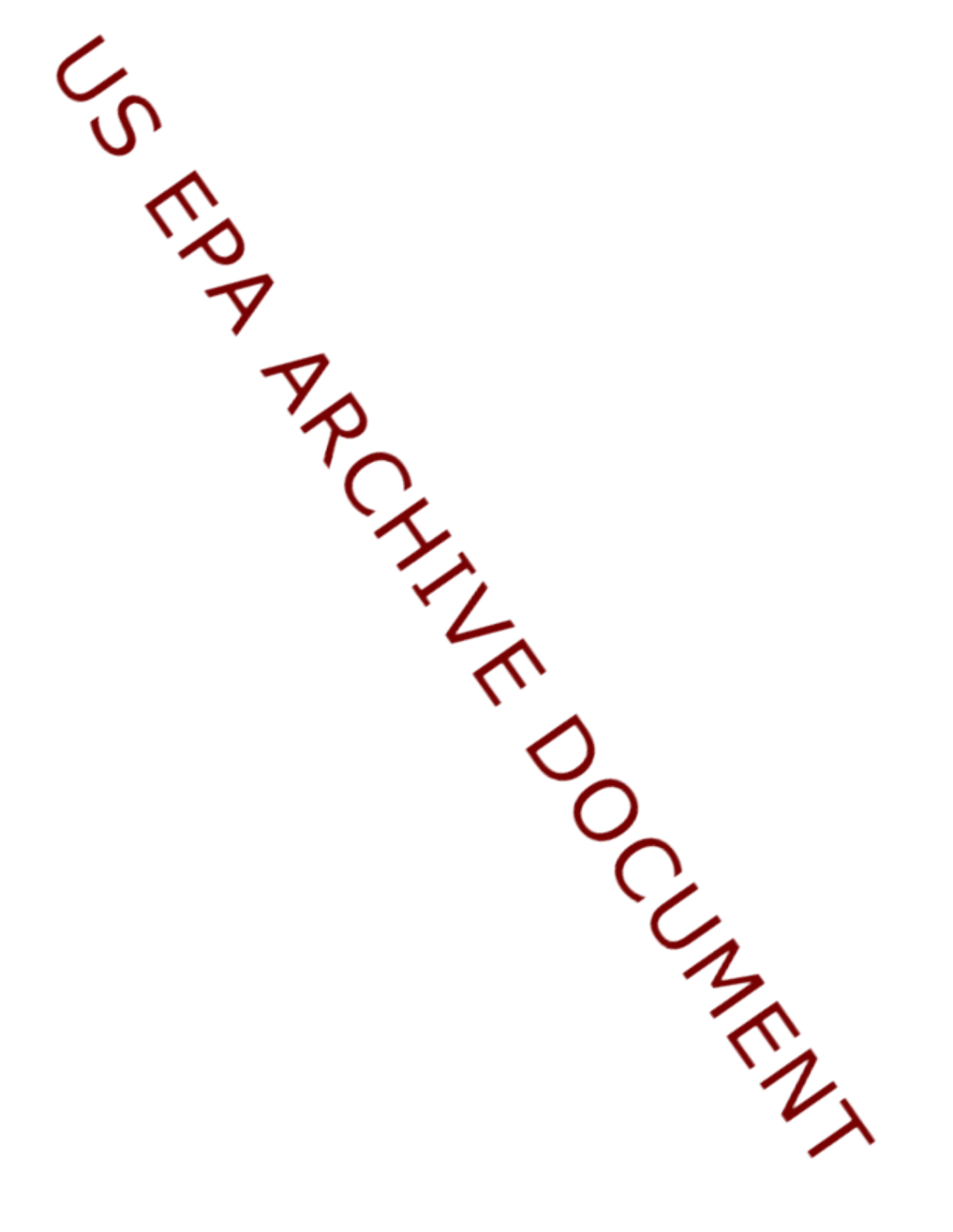# **THE ENVIRONMENTAL TECHNOLOGY VERIFICATION**





**Battelle** The Business of Innovation

# **ETV Joint Verification Statement**

|                                                 | TECHNOLOGY TYPE: IMMUNOASSAY TEST KITS                  |      |                     |  |
|-------------------------------------------------|---------------------------------------------------------|------|---------------------|--|
| <b>APPLICATION:</b>                             | DETECTING ANTHRAX, BOTULINUM TOXIN, AND<br><b>RICIN</b> |      |                     |  |
| TECHNOLOGY NAME: BADD <sup>TM</sup> Test Strips |                                                         |      |                     |  |
| <b>COMPANY:</b>                                 | <b>ADVNT Biotechnologies</b>                            |      |                     |  |
| <b>ADDRESS:</b>                                 | P.O. Box 870                                            |      | PHONE: 928-368-2804 |  |
|                                                 | 1920 W. Commerce Drive                                  | FAX: | 928-368-2808        |  |
|                                                 | Lakeside, Arizona 85929                                 |      |                     |  |
| <b>WEB SITE:</b>                                | www.baddbox.com                                         |      |                     |  |
| E-MAIL:                                         | support@baddbox.com                                     |      |                     |  |

The U.S. Environmental Protection Agency (EPA) supports the Environmental Technology Verification (ETV) Program to facilitate the deployment of innovative or improved environmental technologies through performance verification and dissemination of information. The goal of the ETV Program is to further environmental protection by accelerating the acceptance and use of improved and cost-effective technologies. ETV seeks to achieve this goal by providing high-quality, peer-reviewed data on technology performance to those involved in the design, distribution, financing, permitting, purchase, and use of environmental technologies. Information and ETV documents are available at www.epa.gov/etv.

ETV works in partnership with recognized standards and testing organizations, with stakeholder groups (consisting of buyers, vendor organizations, and permitters), and with individual technology developers. The program evaluates the performance of innovative technologies by developing test plans that are responsive to the needs of stakeholders, conducting field or laboratory tests (as appropriate), collecting and analyzing data, and preparing peer-reviewed reports. All evaluations are conducted in accordance with rigorous quality assurance (QA) protocols to ensure that data of known and adequate quality are generated and that the results are defensible.

The Advanced Monitoring Systems (AMS) Center, one of six verification centers under ETV, is operated by Battelle in cooperation with EPA's National Exposure Research Laboratory. The AMS Center has recently evaluated the performance of immunoassay test kits used to detect anthrax, botulinum toxin, and ricin. This verification statement provides a summary of the test results for the ADVNT Biotechnologies Biowarfare Agent Detection Device (BADD™) test strips.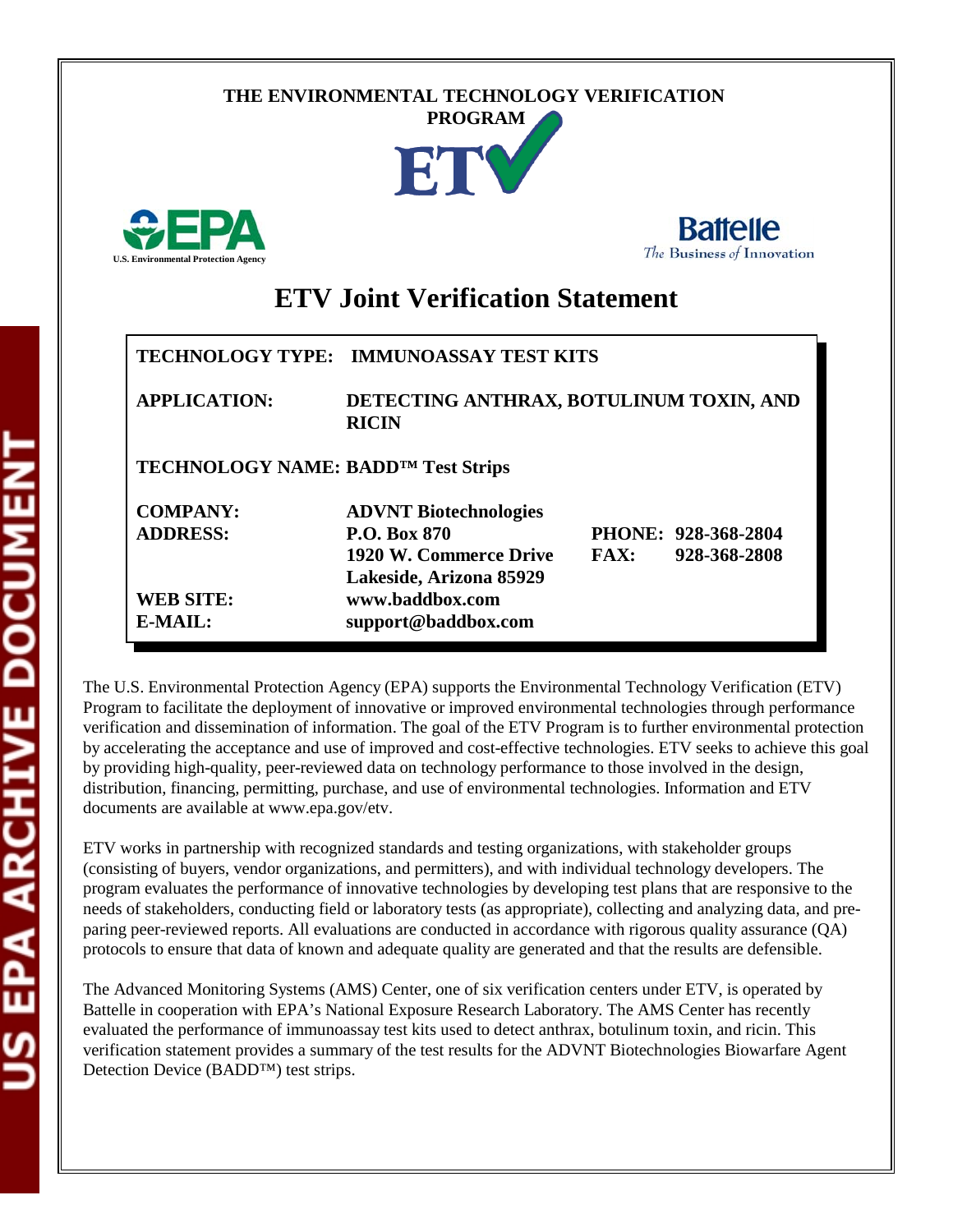# **VERIFICATION TEST DESCRIPTION**

The ability of the BADD™ test strips to individually detect various concentrations of anthrax spores, botulinum toxin, and ricin was evaluated between January 14 and April 23, 2004, by analyzing performance test (PT) and drinking water (DW) samples. PT samples included deionized (DI) water fortified with either the target contaminant, an interferent, both, or only a cross-reactive species. In addition to the PT and DW samples analyzed, method blank (MB) samples consisting of DI water also were analyzed to confirm negative responses in the absence of contaminants and to ensure that no sources of contamination were introduced during the analysis procedures. MB samples were analyzed by both a trained technician and a non-technical/untrained, first-time user at a non-laboratory location to evaluate the BADD™ performance and ease of use outside of the laboratory. The test strips generated either positive or negative qualitative results. Verification test results showed how effective the BADD™ test strips were at detecting the presence of each contaminant at several concentration levels, the consistency of the responses, and the susceptibility of the BADD<sup>™</sup> test strips to selected interferents and crossreactive species. In most cases, three replicates of each PT and DW sample were analyzed to evaluate the reproducibility of the BADD<sup>™</sup> test strip results. Approximately 120 liters  $(L)$  of four DW samples were collected from geographically distributed municipal sources located in Florida (FL), New York (NY), Ohio (OH), and California (CA). These samples were dechlorinated with sodium thiosulfate, and then 100 L of each sample were concentrated using an ultra-filtration technique to a final volume of 250 milliliters (mL). Each DW sample (nonconcentrated and concentrated) was analyzed without adding any contaminant, as well as after fortification with individual contaminants at a single concentration level to evaluate the effect of the DW matrix on the performance of the BADD<sup>TM</sup> test strips. During the anthrax spore PT sample analysis, the lowest detectable concentration of the BADD<sup>TM</sup> test strips was shown to be much higher than claimed by the vendor. Therefore, three preparations of spores were analyzed to further investigate these results. The three preparations included spores prepared at Battelle and preserved in a solution of water and phenol, spores prepared at Battelle and not preserved in phenol, and spores prepared at Dugway Proving Ground and stored in spent culture media. Most of the samples analyzed were made from the Battelle-prepared, phenol-preserved spores. The other two preparations were used to determine if the phenol preservation or the preparation technique was negatively affecting the sensitivity of the BADD<sup>TM</sup> test strips. Solutions of vegetative anthrax cells also were analyzed to determine the sensitivity of the BADD<sup>TM</sup> test strips to vegetative anthrax cells.

QA oversight of verification testing was provided by Battelle and EPA. Battelle QA staff conducted a technical systems audit and a data quality audit of 10% of the test data. This verification statement, the full report on which it is based, and the test/QA plan for this verification are all available at www.epa.gov/etv/centers/center1.html.

# **TECHNOLOGY DESCRIPTION**

The following description of BADD™ test strips was provided by the vendor and was not subjected to verification in this test.

BADD™ test strips are self-contained, qualitative assays for screening environmental samples for the presence of anthrax, botulinum toxin, and ricin. These test strips work on similar principles, but each is single use and can detect only one contaminant. The BADD™ test strips are stored in resealable packages, which include all the items necessary to analyze each sample. Each individually packaged test includes approximately 250 microliters ( $\mu$ L) of buffer in a small plastic screw-top vial, a sample collection swab, a bulb syringe, the test strip (within its own sealed package), and step-by-step instructions. This package is approximately 5 inches (12.7 centimeters) by 6 inches (15.2 centimeters) and weighs only a few ounces. The vendor suggests that the resealable package be used as a sealed waste receptacle for all testing materials. The testing procedure involves dipping the dry collection swab into a solution suspected of containing anthrax, botulinum toxin, or ricin, followed by eluting (extracting) the collected sample into a collection tube containing a sample diluent. After the sample is collected, it is transferred onto the BADD™ test strip where dye-labeled antibodies detect trace amounts of the contaminant collected by the swab, as indicated by the presence of two bands in the test result window. After 15 minutes, the results are read visually. BADD™ test strips are sold in boxes of 10 for approximately \$250 per box.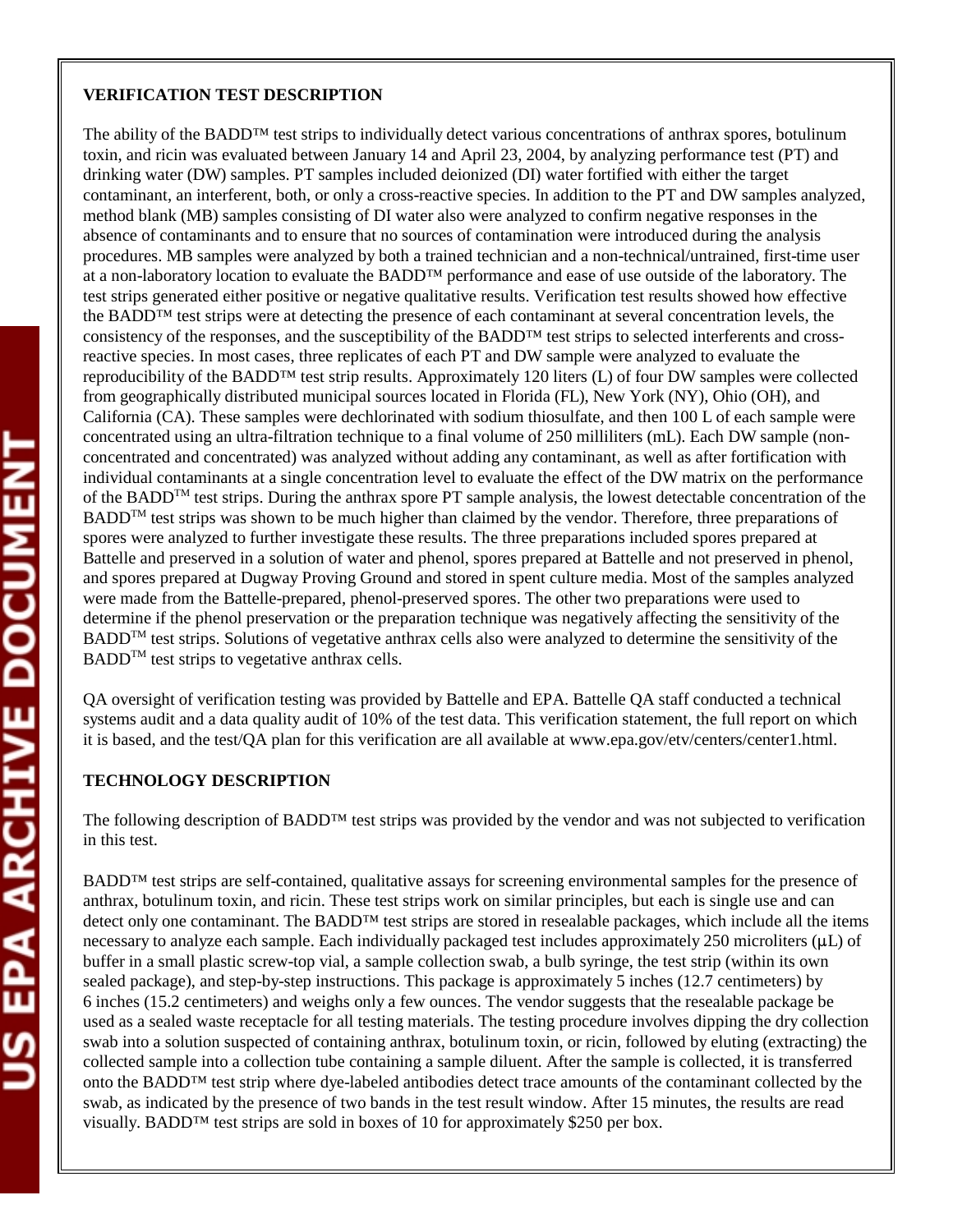# **VERIFICATION OF PERFORMANCE**

The tables below summarize the performance of the BADD™ test strips in detecting anthrax, botulinum toxin, and ricin.

# **Anthrax Summary Table**

| <b>Parameter</b>                                                                                                                                                                                                                                                                                                                                                                                                                                                                                                                                      |                                 | <b>Sample Information</b>                                                                                                                       | <b>Actual Fortified Anthrax</b><br>Concentration <sup>(a)</sup> | <b>Positive Results Out</b><br>of Total Replicates |
|-------------------------------------------------------------------------------------------------------------------------------------------------------------------------------------------------------------------------------------------------------------------------------------------------------------------------------------------------------------------------------------------------------------------------------------------------------------------------------------------------------------------------------------------------------|---------------------------------|-------------------------------------------------------------------------------------------------------------------------------------------------|-----------------------------------------------------------------|----------------------------------------------------|
|                                                                                                                                                                                                                                                                                                                                                                                                                                                                                                                                                       |                                 | Battelle-prepared, phenol-<br>preserved spores                                                                                                  | $8 \times 10^8$ spores/mL                                       | 3/3                                                |
|                                                                                                                                                                                                                                                                                                                                                                                                                                                                                                                                                       |                                 |                                                                                                                                                 | $8 \times 10^7$ spores/mL                                       | 3/3                                                |
|                                                                                                                                                                                                                                                                                                                                                                                                                                                                                                                                                       | Contaminant-<br>only PT samples |                                                                                                                                                 | $4 \times 10^7$ spores/mL                                       | 2/3                                                |
|                                                                                                                                                                                                                                                                                                                                                                                                                                                                                                                                                       |                                 |                                                                                                                                                 | $8 \times 10^6$ spores/mL                                       | 0/3                                                |
|                                                                                                                                                                                                                                                                                                                                                                                                                                                                                                                                                       |                                 |                                                                                                                                                 | $8\times10^5$ spores/mL                                         | 0/3                                                |
|                                                                                                                                                                                                                                                                                                                                                                                                                                                                                                                                                       |                                 | Vegetative cells                                                                                                                                | $4 \times 10^6$ colony-forming<br>units (cfu)/mL                | 1/1                                                |
|                                                                                                                                                                                                                                                                                                                                                                                                                                                                                                                                                       |                                 |                                                                                                                                                 | $3 \times 10^5$ cfu/mL                                          | 2/3                                                |
| Qualitative                                                                                                                                                                                                                                                                                                                                                                                                                                                                                                                                           |                                 |                                                                                                                                                 | $3 \times 10^4$ cfu/mL                                          | 0/1                                                |
| contaminant                                                                                                                                                                                                                                                                                                                                                                                                                                                                                                                                           |                                 |                                                                                                                                                 | $8 \times 10^7$ spores/mL                                       | 3/3                                                |
| results                                                                                                                                                                                                                                                                                                                                                                                                                                                                                                                                               |                                 | Dugway-prepared spores                                                                                                                          | $8 \times 10^6$ spores/mL                                       | 0/1                                                |
|                                                                                                                                                                                                                                                                                                                                                                                                                                                                                                                                                       | Interferent<br>PT samples       | 230 mg/L Calcium (Ca)<br>90 mg/L Magnesium (Mg)                                                                                                 | $1 \times 10^8$ spores/mL <sup>(b)</sup>                        | 3/3                                                |
|                                                                                                                                                                                                                                                                                                                                                                                                                                                                                                                                                       |                                 | 2.5 mg/L humic acid<br>2.5 mg/L fulvic acid                                                                                                     | $1 \times 10^8$ spores/mL <sup>(b)</sup>                        | 3/3                                                |
|                                                                                                                                                                                                                                                                                                                                                                                                                                                                                                                                                       | DW samples                      | Concentrated CA                                                                                                                                 | $1 \times 10^8$ spores/mL <sup>(b)</sup>                        | 3/3                                                |
|                                                                                                                                                                                                                                                                                                                                                                                                                                                                                                                                                       |                                 | <b>Concentrated NY</b>                                                                                                                          | $1 \times 10^8$ spores/mL <sup>(b)</sup>                        | 2/3                                                |
|                                                                                                                                                                                                                                                                                                                                                                                                                                                                                                                                                       |                                 | Unconcentrated DW                                                                                                                               | $1 \times 10^7$ spores/mL <sup>(b)</sup>                        | 0/24                                               |
|                                                                                                                                                                                                                                                                                                                                                                                                                                                                                                                                                       | Cross-reactivity                | $5 \times 10^5$ spores/mL<br><b>Bacillus</b> thuringiensis                                                                                      | unspiked                                                        | 0/3                                                |
| No false positives resulted from the analysis of the interferent, DW, or cross-<br>reactivity samples. Bacillus thuringiensis was prepared at concentrations much<br>lower than the lowest detectable concentration of Bacillus anthracis. Therefore,<br>False positives<br>negative results with these samples do not necessarily indicate a lack of cross-<br>reactivity.                                                                                                                                                                           |                                 |                                                                                                                                                 |                                                                 |                                                    |
| One false negative replicate resulted from the analysis of the interferent and DW<br>samples spiked with detectable levels of anthrax spores (concentrated NY DW); the<br>BADD <sup>TM</sup> test strips were not able to detect anthrax spores at the concentration levels<br>False negatives<br>claimed by the vendor, but they were able to detect much higher concentration<br>levels. All of the unconcentrated DW samples were spiked at concentrations less<br>than detectable by the test strips and, therefore, were, as expected, negative. |                                 |                                                                                                                                                 |                                                                 |                                                    |
| Consistency                                                                                                                                                                                                                                                                                                                                                                                                                                                                                                                                           |                                 | 90% of the results were obtained in replicate sets in which all the individual<br>replicates had the same result, whether positive or negative. |                                                                 |                                                    |
| $4 \times 10^7$ spores/mL - Battelle prep; $8 \times 10^7$ spores/mL - Dugway prep (vendor-stated<br>limit of detection [LOD]: $1 \times 10^6$ spores/mL);<br>Lowest detectable concentration<br>$3 \times 10^5$ cfu/mL - vegetative anthrax (no vendor-stated LOD)                                                                                                                                                                                                                                                                                   |                                 |                                                                                                                                                 |                                                                 |                                                    |

 $\frac{a}{a}$  The uncertainty of the enumeration technique is approximately 15%.

Battelle-prepared, phenol-preserved spores.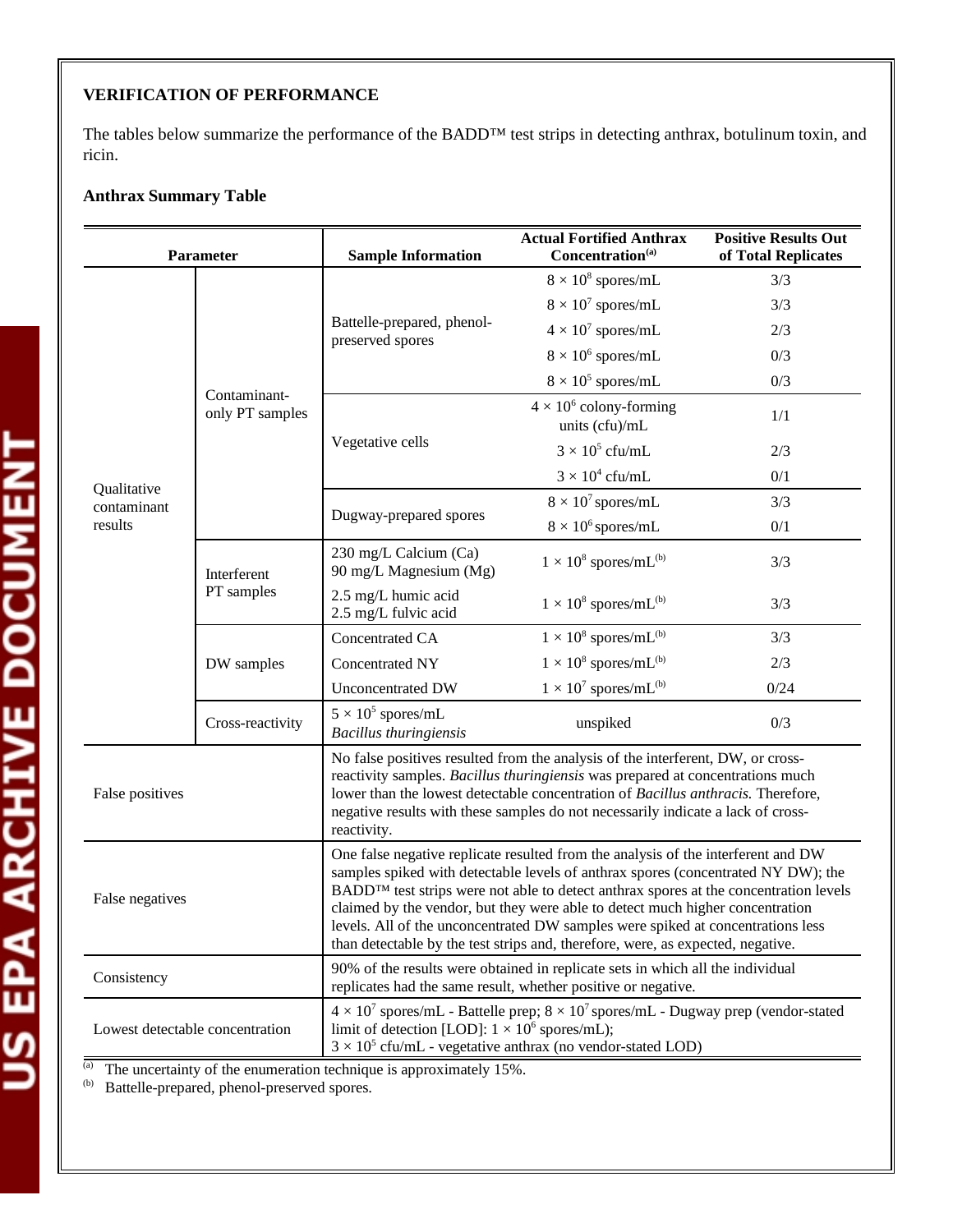#### **Parameter Sample Information Botulinum Toxin Concentration (mg/L) Positive Results Out of Total Replicates**  Type A 0.5 1/3 2  $0/3$   $1$  $\frac{3}{3}$   $\frac{3}{3}$ 25 3/3 **Qualitative** contaminant positive results Contaminantonly PT samples Type B  $0.3$  0/3  $0.4$  0/3 2  $1/3$   $1/3$ 4 1/3 20  $0/3$ 200 0/3 1,000 0/3 Interferent  $PT$  samples<sup>(a)</sup> 230 mg/L Ca 230 mg/L Ca  $5^{(a)}$  3/3 2.5 mg/L humic acid 2.5 mg/L numic acid  $5^{(a)}$   $5^{(a)}$  3/3  $DW$  samples $^{(a)}$ Concentrated CA  $5^{(a)}$   $3/3$ Concentrated NY  $5^{(a)}$  3/3 Unconcentrated DW  $4<sup>(b)</sup>$  2/24 Cross-reactivity  $\frac{5 \text{ mg/L}}{1 \text{ kg/m}^3}$ Lipopolysaccharide unspiked  $1/3$ False positives No false positives resulted from the analysis of the interferent or unspiked DW samples. There was one false positive replicate out of three when lipopolysaccharide was analyzed as a possible cross-reactive compound. False negatives No false negatives resulted from the analysis of the interferent and DW samples spiked with detectable levels of Type A botulinum toxin; however, the BADD™ test strips were not able to reproducibly detect Type B botulinum toxin when spiked into DW or interferent samples at 4 mg/L or DI water up to 1,000 mg/L. Consistency 84% of the results were obtained in replicate sets in which all the individual replicates had the same result, whether positive or negative. Lowest detectable concentration  $\left\{\begin{array}{c} 5 \text{ mg/L (Type A), Type B was not reproducibly detectable. (vendor-stated$ LOD for botulinum toxin [non-specific]: 0.4 mg/L)

(a) Type A botulinum toxin.<br>(b) Type B botulinum toxin

Type B botulinum toxin.